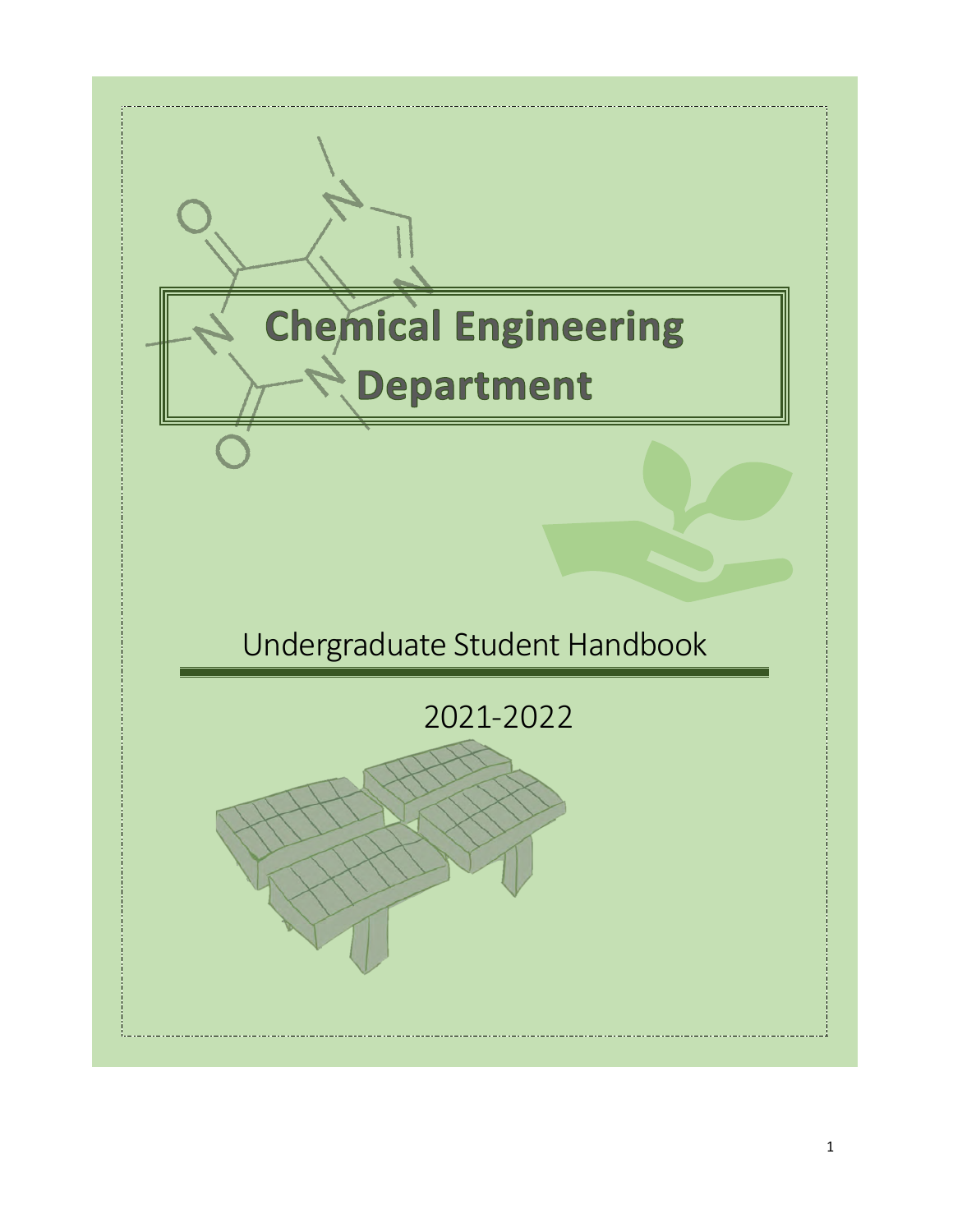# **Table of Contents**

| Chemical Engineering Student Office            | $\mathbf{3}$            |
|------------------------------------------------|-------------------------|
| Career & Professional Development              | $\overline{\mathbf{4}}$ |
| General MIT Policies                           | 5                       |
| Tutoring                                       | 8                       |
| MIT Chemical Engineering Student Organizations | 8                       |
| Undergraduate Committee Members                | 10                      |
| Diversity Committee                            | 10                      |
| Declaring a Minor                              | 11                      |
| Double Majors                                  | 12                      |
| Undergraduate Advising                         | 13                      |
| Department Curriculum Requirements in Outline  | 13                      |
| Requirements and Policies of the Institute     | 15                      |
| Common Procedures for Sophomores               | 16                      |
| Looking Ahead to Junior Year                   | 17                      |
| Looking Ahead to Senior Year                   | 18                      |
| Sources of Information for Students            | 19                      |
| Sources of Help for Students in Difficulty     | 19                      |
| Required Senior Survey                         | 20                      |
| COVID-19 Information                           | 21                      |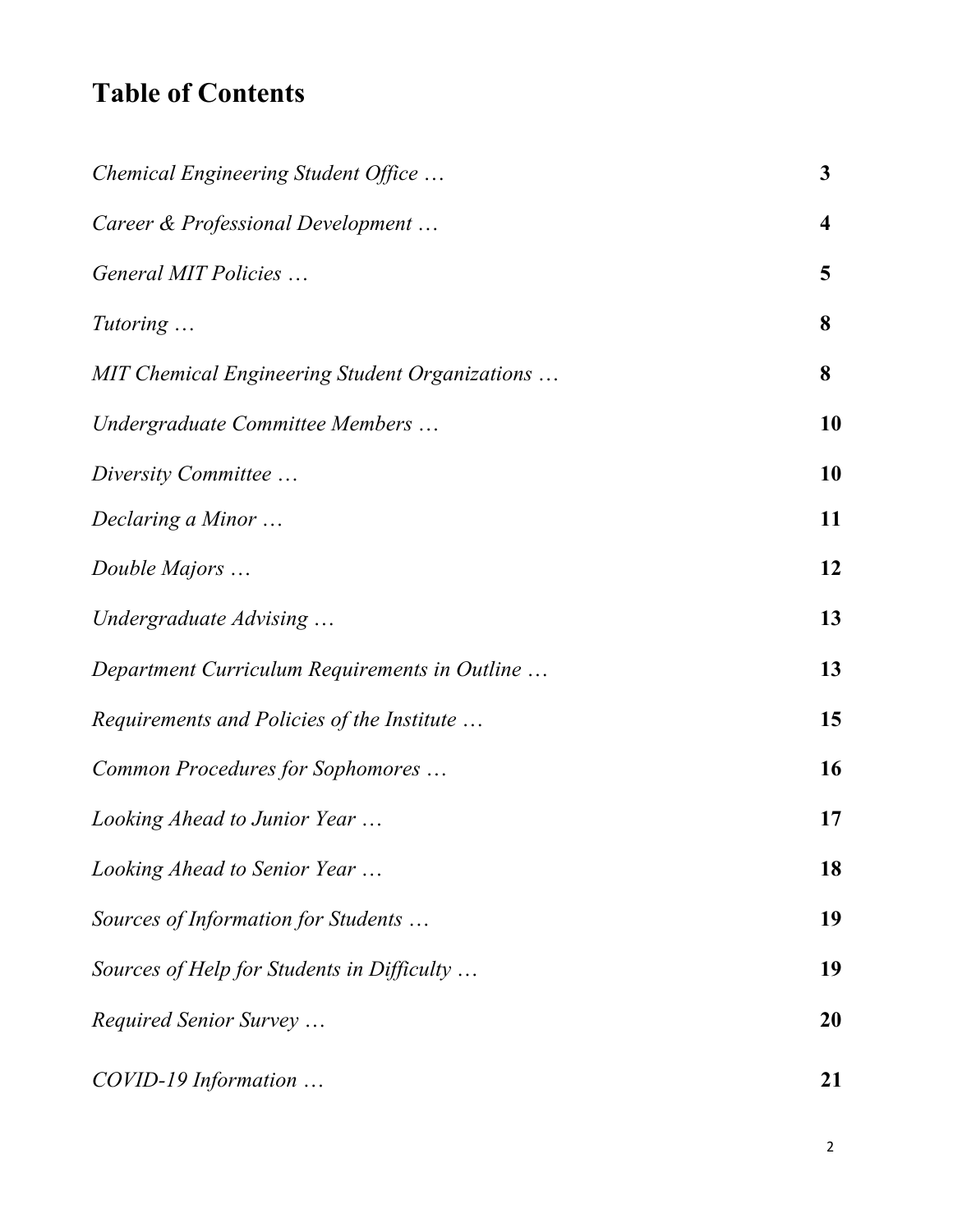# Chemical Engineering Student Office

The Student Office is located in 66-366, is the primary source for information about admissions, registration, financial support and awards, grades academic records, and graduation. In addition, the Academic Administrator for the Department of Chemical Engineering, is also available to assist with advising and counseling on personal and academic matters, the bunker, or can refer you to other resource people at MIT.

The Student Office is a welcoming and inclusive environment. If you have any questions, please feel free to stop by, grab some snacks/candy, e-mail or call!

### **Staff List**

**Melanie Charette**  Academic Administrator Student Office, 66-366 melaniec@mit.edu 617.253.4577

**Sharece Corner**  Undergraduate Academic Coordinator Student Office, 66-366 scorner3@mit.edu 617.253.4579

**Matthew Sweeney**  Graduate Academic Coordinator Student Office, 66-366 vsweeney@mit.edu 617.452.2162

**Lanandra Rusell** Assistant to ChemE Student Office and Communications Student Office, 66-366 lanandra@mit.edu 617.820.493

#### **The Undergrad Lounge (Bunker) 66-070**

Please remember to be mindful about keeping the Bunker clutter free and to pick up after yourselves so that the cleanliness of the space can be maintained. Sharece Corner will be the point of contact for any needs or computer issues that occur in the Bunker. The goal is to make sure that everything is working efficiently and that your concerns are promptly addressed throughout the year. Your safety is extremely important so we ask that you not let in any unfamiliar people into the space and report anything that is unusual to Melanie Charette melaniec@mit.edu or Sharece Corner scorner3@mit.edu. For emergencies make sure to contact 911. For key card access please contact Adrienne Bruno brunoa@mit.edu.

#### **Room reservations**

To make a room reservation in Buildings 66 and E17, undergrads should request the assistance of Adrienne Bruno brunoa@mit.edu.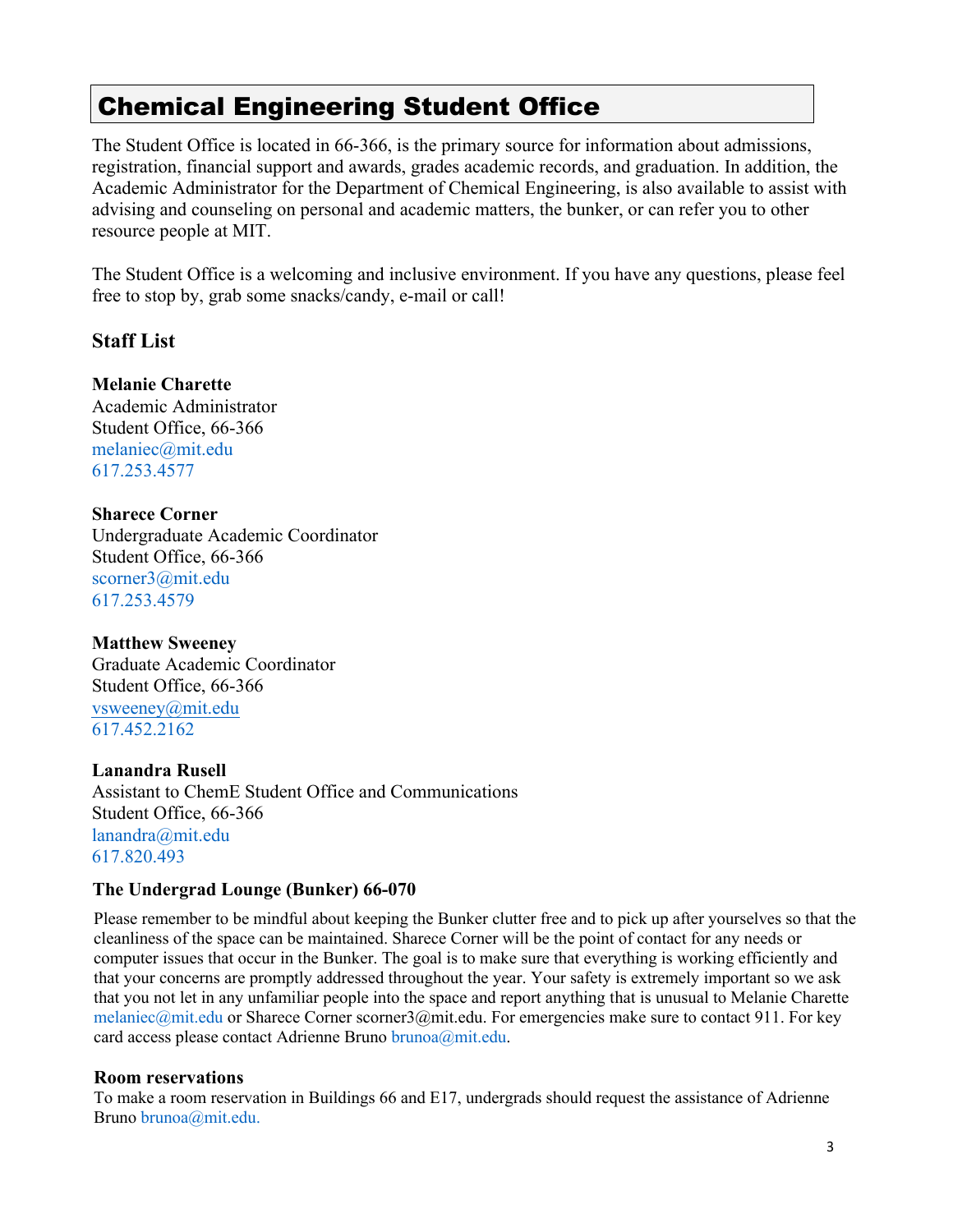### **Lunchroom/Breakroom (66-201)**

66-201 is a general working/ eating space for everyone in the ChemE Department. You will get emails about times that the room is reserved. The door code to 66-201 is 8-6-7-5-3. Doors must remain closed to ensure that the space is kept clean and maintained for future use.

### **Department Computer Support**

The Chemical Engineering Computer Support Team, Jim Hardsog or John Mancuso can be contacted for any computing related issues including: computer viruses, email issues, network access, printing, software, and obtaining a new IP address for a computer or printer. The computer support team is located in rooms 56-483 and 66-365 and can be reached by telephone at extension 3-0088 or by email at cheme-computer@mit.edu.

# Career and Professional Development

**The Chemical Engineering Communication Lab** offers department members one-one-one coaching sessions with trained graduate students and postdocs in Chemical Engineering. They can help with your resumes, cover letters, graduate school applications, and faculty applications. Schedule an appointment and brainstorm your application strategy, revise a draft of a job application, or prep for an interview with a peer in your field.

You can book a career exploration appointment with the Career Administrator by emailing at chemecareers@mit.edu.

If you have ideas for events we should be having or ways in which The Communication Lab can help you along your career path, email us at chemecareers@mit.edu with your suggestions and feedback.

## **Career Opportunities**

The Department routinely receives notices of job opportunities and sends them on in the form of an email digest as a service to members of MIT's Chemical Engineering Department. The positions have not been screened and they are not they endorsed by the Department.

Check out these academic job announcements received recently >>

Have a job opportunity you would like circulated to the Chemical Engineering Department? Please email chemecareers  $\omega$  mit.edu with a link to your listing. Only jobs related to chemical engineering will be passed on in the form of a weekly digest.

## **General Career Resources**

• Job listings are available on CareerBridge for all MIT students. You can save a search and get updates when new jobs come in matching your criteria.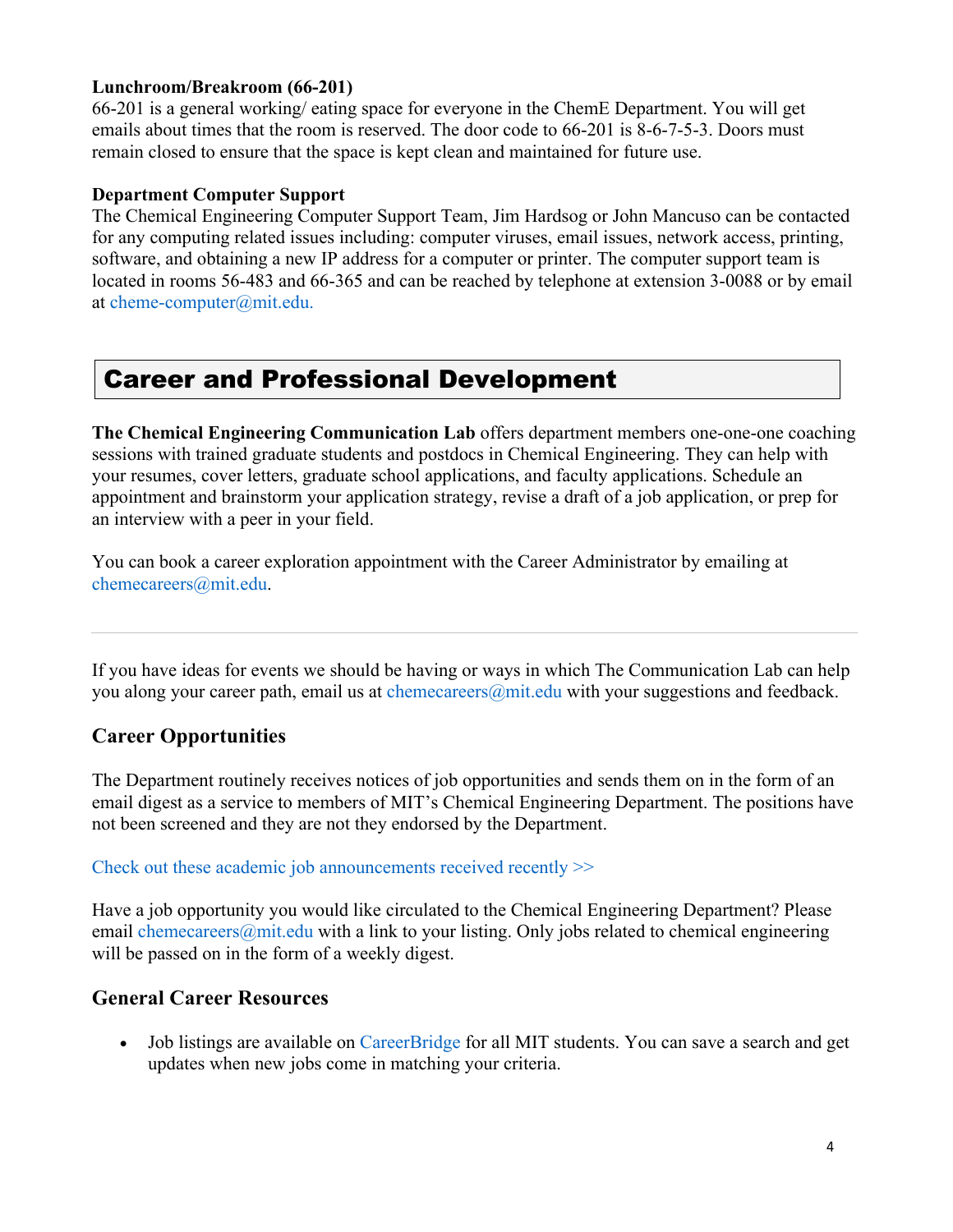• The Alumni Association's Infinite Connection gives you access to the network of MIT alumni, listing graduates by major and their current jobs. You can also search by alumni who have checked off that they would be willing to give career advice.

## **ChemE Undergrad Seminars**

• The Undergrad Seminar series is designed to allow our sophomores, juniors and seniors to understand how their chemical engineering training might be used in the real world, the range of different career choices and outcomes available to ChemE's, and what those different careers and paths look like. Past seminar speakers have been Professor Robert Langer, C.E.O. of Flagship Pioneering Noubar Afeyan, and Massachusetts State Representative, and ChemE alum '09 Maria Robinson.

# General MIT Policies

The Massachusetts Institute of Technology is committed to the principle of equal opportunity in education and employment. The Institute does not discriminate against individuals on the basis of race, color, sex, sexual orientation, gender identity, religion, disability, age, genetic information, veteran status, ancestry, or national or ethnic origin in the administration of its educational policies, admissions policies, employment policies, scholarship and loan programs, and other Institute administered programs and activities, but may favor U.S. citizens or residents in admissions and financial aid.

The Vice President for Human Resources is designated as the Institute's Equal Opportunity Officer and Title IX Coordinator. Inquiries concerning the Institute's policies, compliance with applicable laws, statutes, and regulations (such as Title VI, Title IX, and Section 504), and complaints may be directed to Ramona Allen, Vice President for Human Resources, Room NE49-5000, 617-253-6512, or to the Manager of Staff Diversity and Inclusion, Room NE49-5000, 617-452-4516. Inquiries about the laws and about compliance may also be directed to the Assistant Secretary for Civil Rights, US Department of Education.

The Vice President for Human Resources is designated as the Institute's Equal Opportunity Officer and Title IX Coordinator. Inquiries concerning the Institute's policies, compliance with applicable laws, statutes, and regulations (such as Title VI, Title IX, and Section 504), and complaints may be directed to Ramona Allen, Vice President for Human Resources, Room NE49-5000, 617-253-6512, or to the Manager of Staff Diversity and Inclusion, Room NE49-5000, 617-452-4516. Inquiries about the laws and about compliance may also be directed to the Assistant Secretary for Civil Rights, US Department of Education.

## **MIT Policy on Harassment**

Harassment of any kind is not acceptable behavior at MIT; it is inconsistent with the commitment to excellence that characterizes MIT's activities. MIT is committed to creating an environment in which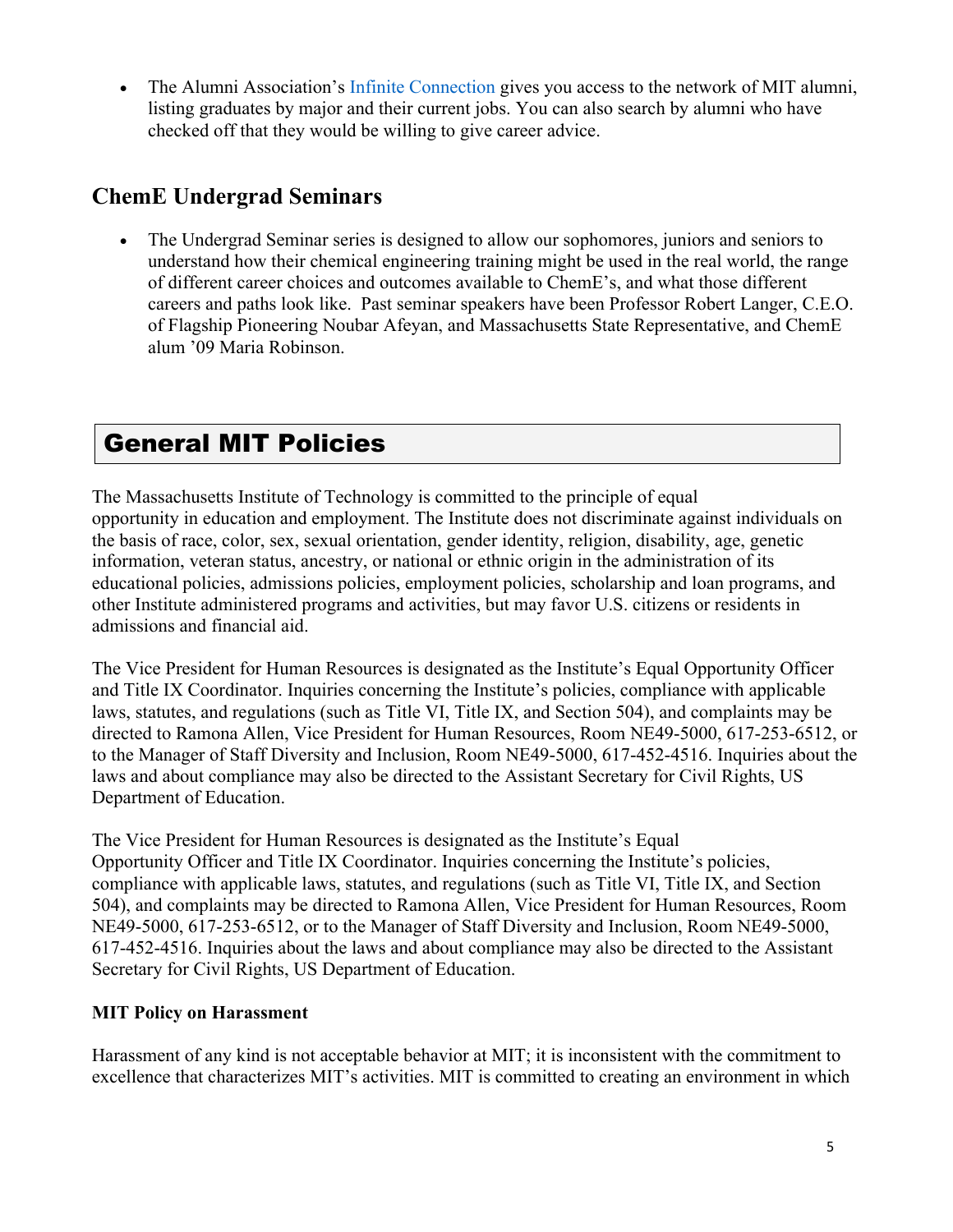every individual can work, study, and live without being harassed. Harassment may therefore lead to sanctions up to and including termination of employment or student status.

Harassment is any conduct, verbal or physical, on or off campus, that has the intent or effect of unreasonably interfering with an individual or group's educational or work performance at MIT or that creates an intimidating, hostile, or offensive educational, work, or living environment. Some kinds of harassment are prohibited by civil laws or by MIT policies on conflict of interest and nondiscrimination. Harassment on the basis of race, color, sex, disability, religion, national origin, sexual orientation, gender identity, veteran's status, or age includes harassment of an individual in terms of a stereotyped group characteristic, or because of that person's identification with a particular group.

Sexual harassment may take many forms. Sexual assault and requests for sexual favors that affect educational or employment decisions constitute sexual harassment. However, sexual harassment may also consist of unwanted physical contact, requests for sexual favors, visual displays of degrading sexual images, sexually suggestive conduct, or offensive remarks of a sexual nature.

The Institute is committed under this policy to stopping harassment and associated retaliatory behavior. All MIT supervisors have a responsibility to act to stop harassment in the areas under their supervision. Any member of the MIT community who feels harassed is encouraged to seek assistance and resolution of the complaint. MIT provides a variety of avenues by which an individual who feels harassed may proceed, so that each person may choose an avenue appropriate to his or her particular situation. Institute procedures are intended to protect the rights of both complainant and respondent, to protect privacy, and to prevent supervisory reprisal. General complaint procedures are described in Section 9.6 Complaint and Grievance Procedures as well as the Guidelines for Raising Complaints about Harassment.

### **Complaint and Grievance Procedures for Students at MIT**

Students who believe they have been treated improperly, for any reason, are encouraged to raise their concerns. Students who have difficulty in their living groups should raise these problems within the living group and with graduate residents and housemasters, as appropriate. Concerns related to the broader Institute community, including but not confined to academic or work situations, should be raised directly with professors, instructors, departmental advisors and immediate supervisors, Campus Police or other Institute officials, as appropriate to the nature of these problems.

In the Department of Chemical Engineering, students may wish to contact one of the following people to discuss issues of harassment, complaints, or other concerns:

- Prof. Paula T. Hammond, Department Head, Room 66-350, (617)258-7577, Hammond@mit.edu
- Dr. Barry Johnston, Undergraduate Officer, Room 66-368,  $(617)258-7141$ , bsjohnst $@mit.edu$
- Melanie Charette, Academic Administrator, Room 66-366, (617)253-4577, melaniec@mit.edu
- Demetri Fadel, Administrative Officer, rfadel@mit.edu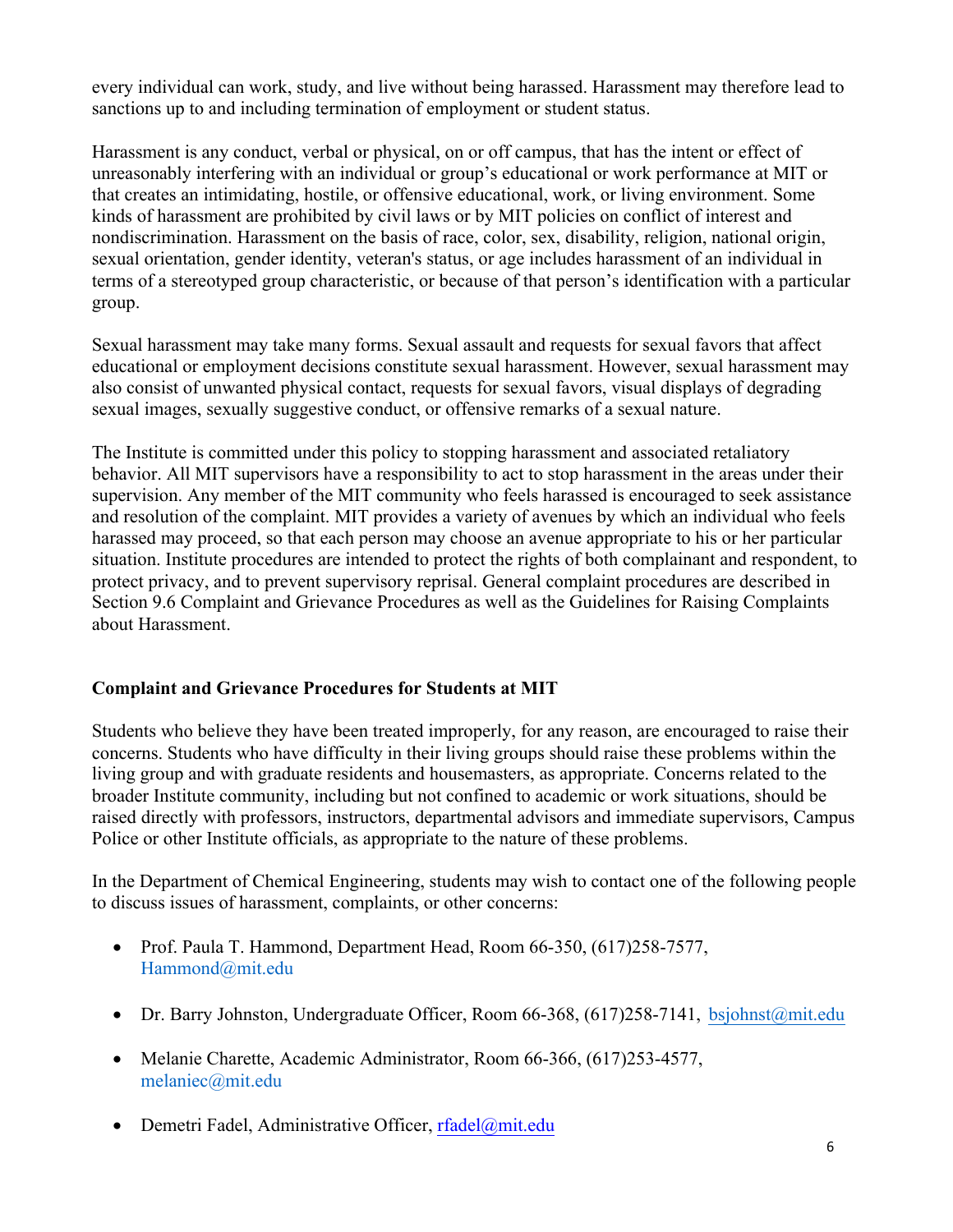A concern also be raised at any time with any of the following MIT personnel:

- **Nicholas Diehl or Judi Segall**, Ombudsperson, Room 10-359 (617)253-5921, dieln@mit.edu or jsegall@mit.edu
- **Ramona Allen**, Vice President for Human Resources, Room NE49-5000, (617) 253-6512, ramona@mit.edu
- **Sarah Rankin**, Institute Title IX Coordinator, Room W31-223, (617) 324-7526, srankin@mit.edu

If the complaint is against another student and cannot be resolved otherwise, the Office of the Dean for Student Life may assist (Room 4-110, (617-253-4052), or the case may be referred to the Committee on Discipline. For further information on the Committee on Discipline, please refer to the MIT Bulletin. (Detailed procedures of the Committee on Discipline are stated in Committee on Discipline Rules and Regulations, which is available from the Office of the Dean for Student Life (http://web.mit.edu/committees/cod/).

The Institute's policy is that individuals will not be reprimanded, or discriminated against, for initiating an inquiry or a complaint. The Institute's policy is to recognize and respect the rights of any individual against whom a complaint has been brought.

The above procedures are intended to resolve issues within the Institute, and follow the guidelines explained in the MIT Policies and Procedures Guide http://web.mit.edu/policies/.

The procedures are not ordinarily available to deal with the substance of a complaint that has been formally taken outside the Institute.

Normally, while a complaint is being pursued internally, a complainant is expected to represent himself or herself directly; individuals are free to obtain the support and assistance of a co-worker or fellow student or any other MIT associate in presenting their concerns. "MIT associate" is a person who is currently a member of the MIT community, mainly a student, faculty member, staff member, or other employee, but not a member of the complainant's immediate family (parent, sibling, spouse, or child) so that issues of familial loyalty do not cloud the resolution of the complaint.

Once a complaint is presented or an inquiry has begun, a determined effort should be made at each step, either to resolve the problem, or to refer it to the next step, within one week. Throughout the entire complaint process, the complainant should be assured that the information provided will be kept confidential, insofar as the individual wishes it, or until such time as the individual agrees that a third party, or parties, must be informed to facilitate action. This assurance of confidentiality may be qualified: for example, by the duty placed by law on persons receiving complaints of particular types.

### **Academic Honesty**

MIT assumes that all students come to the Institute for a serious purpose and expect them to be responsible individuals who demand of themselves high standards of honesty and personal conduct.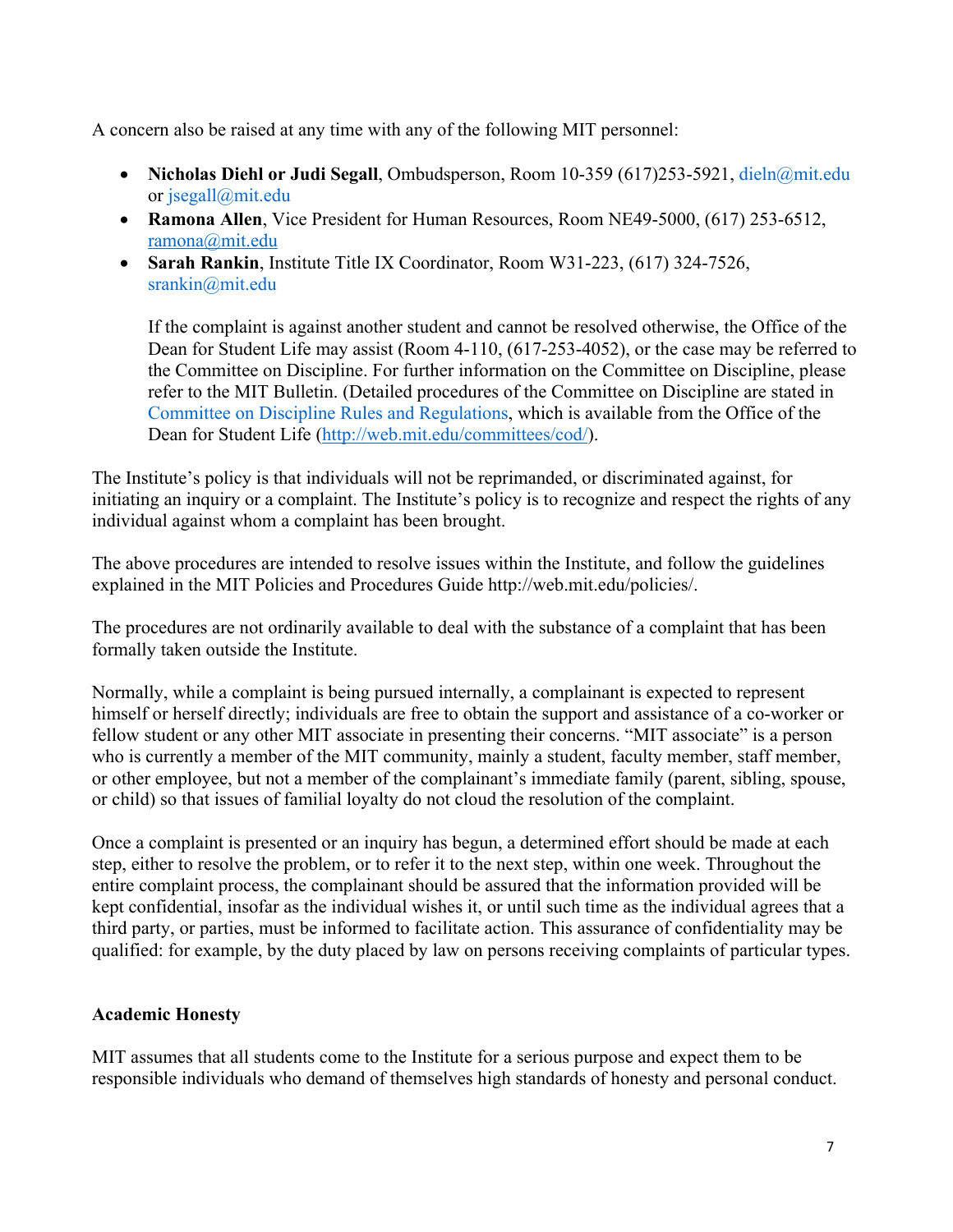Cheating, plagiarism, unauthorized collaboration, and other forms of academic dishonesty are considered serious offenses for which disciplinary penalties can be imposed.

Some academic offenses by students may be handled directly between a faculty member and the student, possibly with the assistance of the Department Head. More information on academic honesty can be found on the MIT website at https://integrity.mit.edu.

# Tutoring

Tutoring is provided by the department for sophomore and junior 10.x subjects. The tutors are juniors and seniors in the department.

If you would like help, send a request to the tutors at che tutors@mit.edu. (If you don't receive a reply, keep asking; they're busy, too). When a tutor responds, set up time and place for mutual convenience.

Contact tutors: che\_tutors@mit.edu Interested in becoming a tutor? Contact Dr. Barry Johnston.

# MIT Chemical Engineering Student Organizations

### **American Institute of Chemical Engineers (AIChE) Student Chapter**

The American Institute of Chemical Engineers is a professional organization representing nearly 60,000 chemical engineers. AIChE encourages the activities of student chapters at academic departments, and works to integrate the student members into the professional world.

At MIT, the AIChE student chapter provides a voice for undergraduates in department affairs, encourages the professional development of students, and provides seminars concerning graduate school application, job hunting, and life in industry. The chapter also organizes study breaks and student-faculty get-togethers.

### **AIChE Objectives**

The objectives of this AIChE chapter are (1) to promote the professional development of its members through its programs and by its relations with other student chapters and the parent body, the American Institute of Chemical Engineers, and (2) to contribute to the development of chemical engineering at MIT through activities involving the faculty and student members.

Our student chapter does not necessarily have conditions for membership and, in a sense, functions as a student interest organization. All chemical engineering students in the Department are invited to participate in AIChE activities. These include attending industrial seminars, study breaks, lunches, and opportunities to get to know faculty and staff within the Department.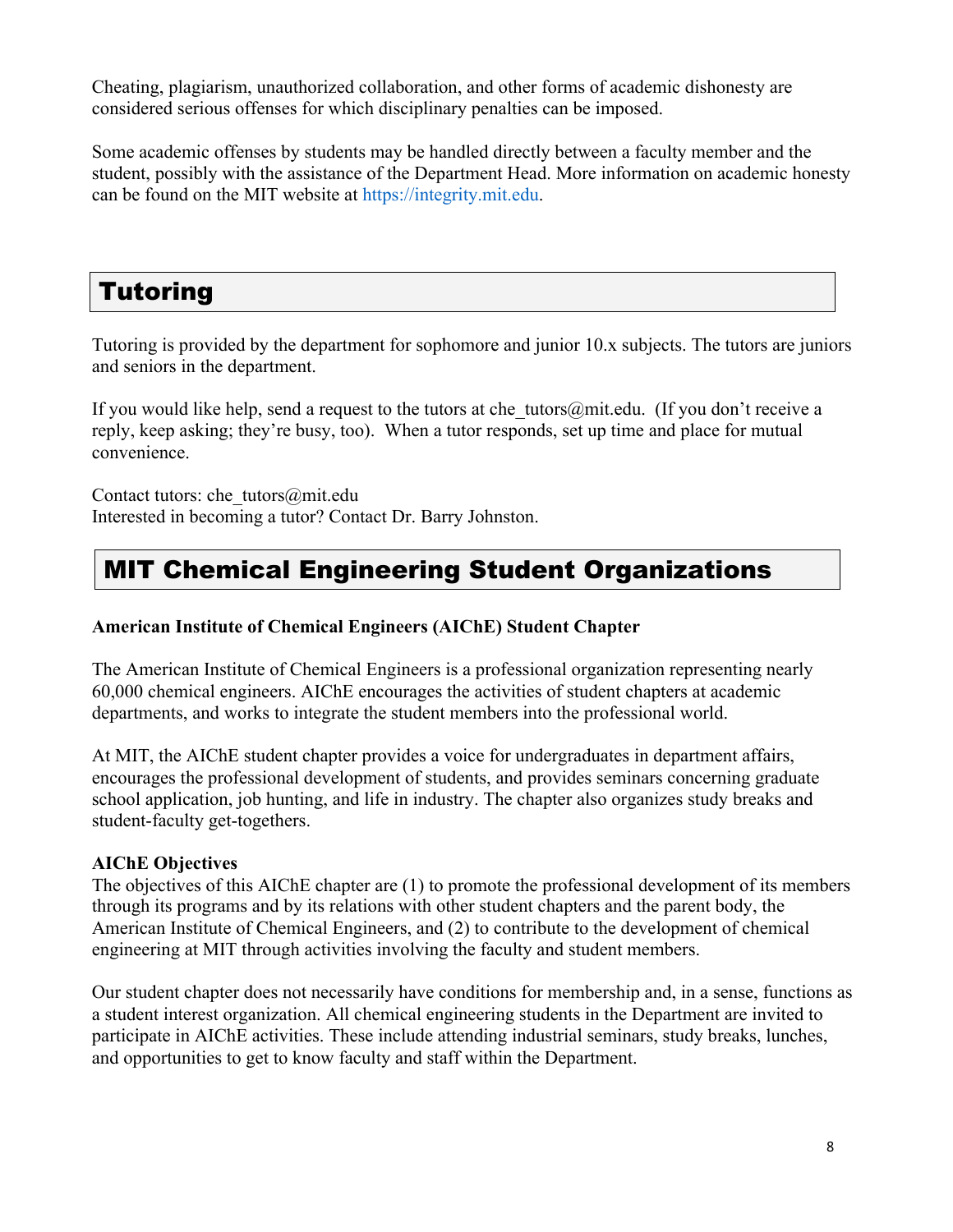### **AIChE Executive Board Members 2021-2022**

Co-President: Sydney Vleck and Danica Dong Vice President Internal: Kara Zhang Vice President External: Nicole Munne Vice President Chapter Relations: Ashleigh Teygong Vice President Finance: Britney Pham Intracollegiate Chair: Jose Gomez Freshman and Alumni Chair: Nicole Jacobson and Duha Syar Class of 2022 Reps: Julie Tung and Ruoxin Lu Class of 2023: Reps: Seraphin Castelino and Binette Wadda Facilities Chair: Ming Yang Corporate Relations Chair: Julia Van Cleef & Tatum Wilhelm Webmaster: Austin Chin Mentoring Chair: Alexander Liu DEI Representative: Ava Unger (Vargas)

### **Undergraduate Student Advisory Board (USAB)**

The Undergraduate Student Advisory Board is a student committee that advises the Department of Chemical Engineering on matters related to the academic and professional growth of the undergraduate student body. USAB's main focus is to enhance the student experience in the department and provide input to continuously improve the undergraduate program. The board consists of two representatives from each undergraduate class as well as two reps from AICHE and they will have regular meetings throughout the year with the Department Chair and the Student Office.

Class of 2022 reps: Julie Tung and Nicole Munne Class of 2023 reps: Victoria Yang and Freda Edholm Class of 2024 reps: TBD in Fall 2021

NOBCChE Rep: Josephine Oshodi

AIChE Rep: TBD in Fall 2021

### **National Organization of Black Chemists and Chemical Engineers (NOBCChE)**

NOBCChE is a non-profit professional organization dedicated to assisting black and other minority students and professionals in fully realizing their potential in academic, professional, and entrepreneurial pursuits in chemistry, chemical engineering, and allied fields.

https://www.nobcche.org/about-us

President: Lina Ahmed, linaahmed@mit.edu Vice President: Josephine Oshodi, joshodi@mit.edu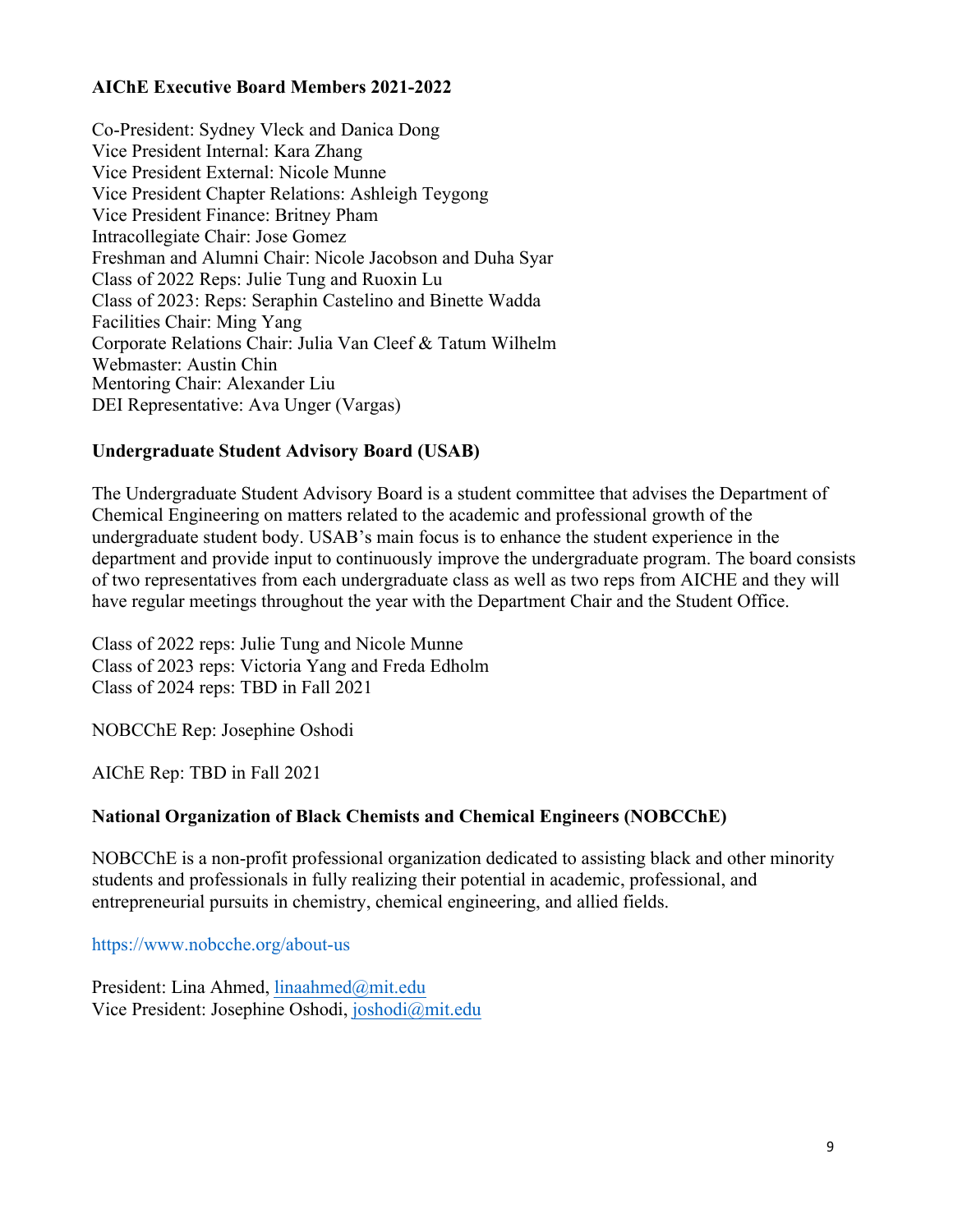# Undergraduate Committee Members

| Professor Robert<br>Armstrong                                                                                       | E19-307D                                              | 617-253-4581                                                                 | rca@mit.edu                                                                               |
|---------------------------------------------------------------------------------------------------------------------|-------------------------------------------------------|------------------------------------------------------------------------------|-------------------------------------------------------------------------------------------|
| Professor Patrick Doyle<br>Dr. Barry Johnston<br>Prof. Bradley Olsen<br>Prof. Kristala Prather<br>Professor Gregory | E17-504F<br>66-368<br>66-558A<br>E17-504G<br>E17-504D | 617-253-4534<br>617-258-7141<br>617-715-4548<br>617-253-1950<br>617-253-0171 | pdoyle@mit.edu<br>bsjohnst@mit.edu<br>bdolsen@mit.edu<br>kljp@mit.edu<br>rutledge@mit.edu |
| Rutledge<br>Prof. William Tisdale<br>Prof. Bernhardt Trout                                                          | 66-458<br>E19-502B                                    | 617-253-4975<br>617-258-5021                                                 | tisdale@mit.edu<br>trout@mit.edu                                                          |

# Diversity Committee

The charge of the Diversity Committee is to coordinate and synergize our ongoing efforts and recommend new ones, harmonize operations, catalyze discussions and generate ideas, and ultimately route those ideas for any further needed discussion and ultimately implementation by the Department.

### **Diversity ExecComm:**

| Chris Love            | Faculty Co-Chair              |  |
|-----------------------|-------------------------------|--|
| <b>Sharece Corner</b> | <i>Interim Staff Co-Chair</i> |  |
| Melanie Charette      | Academic Administrator        |  |
| Pat Doyle             | Graduate Officer              |  |
| <b>Barry Johnston</b> | Undergrad Officer             |  |
| <b>Brad Olsen</b>     | Graduate Admissions Chair     |  |
| Paula Hammond         | Department Head, ex-officio   |  |

## **Full Committee:**

| Melanie Kaufman  | <b>Communications Officer</b>                             |
|------------------|-----------------------------------------------------------|
| Tseganesh Gudeta | Staff Representative, Administrative Assistant, Trout Lab |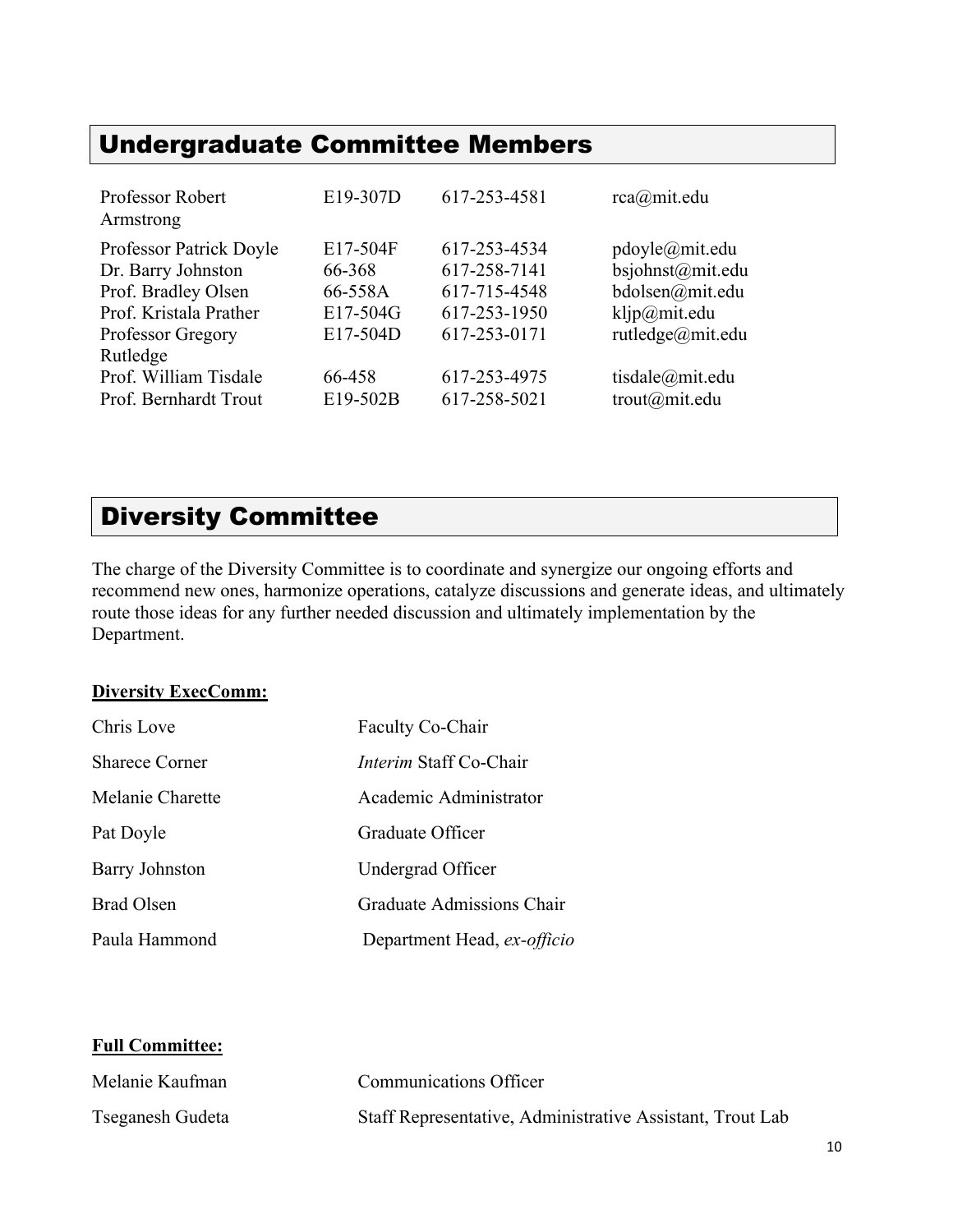| Alethia Mariotta         | <b>Staff Representative, Lecturer</b>          |
|--------------------------|------------------------------------------------|
| Fikile Brushett          | <b>Faculty Representative</b>                  |
| <b>Ariel Furst</b>       | <b>Faculty Representative</b>                  |
|                          |                                                |
| K'yal Bannister          | Graduate Student Representative (DICE)         |
| Emily Krucker-Velasquez  | Graduate Student Representative (DICE)         |
| Madeline Dery            | Graduate Student Representative (GWiCHE)       |
| <b>Bertrand Neyhouse</b> | Graduate Student Representative (GSAB)         |
| <b>Anthony Tabet</b>     | Graduate Student Representative At-Large       |
|                          |                                                |
| Lina Ahmed               | Undergraduate Student Representative (NOBCChE) |
| Kara Zhang               | Undergraduate Student Representative (AIChE)   |
| Ayomikun Ayodeje         | Undergraduate Student Representative At-Large  |
|                          |                                                |
| Kyle M. Diederichsen     | Postdoctoral Associate                         |
| <b>Florence Vermeire</b> | Postdoctoral Associate                         |

# Declaring a minor

Information from https://registrar.mit.edu/registration-academics/academic-requirements/majorsminors/declaring-minor

Minor programs consist of five to seven subjects, with a typical program including six. You must designate your minor between the end of your sophomore year and Add Date one full term prior to receiving your degree. Minors must be associated with an SB degree program and cannot be awarded independently. You may not minor in the area of your major and you may not earn more than two minors.

Minors are also not allowed in either field of composite degrees, such as the SB in Mathematics with Computer Science or the SB in Computer Science and Molecular Biology. The Committee on Curricula (CoC) has the authority to determine whether a specific combination is permissible.

Key points to remember: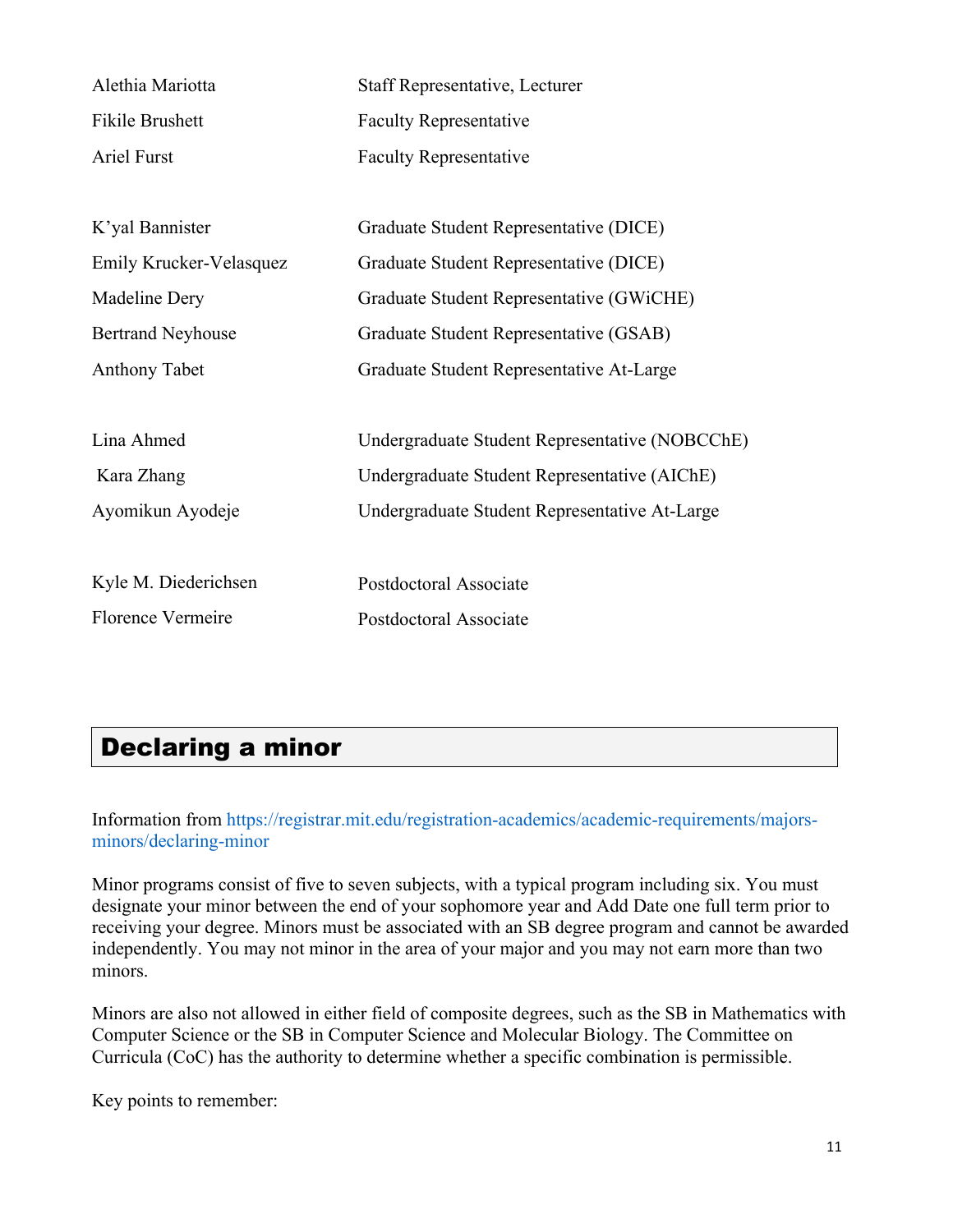- A minor may include subjects that count toward the General Institute Requirements (GIRs).
- Subjects taken for a minor may also count toward your departmental degree requirements with approval from your major department and the CoC.
- The minor advisor may approve transfer credit for your program, but at least half of your minor subjects must be MIT subjects.
- Of the six subjects required for a HASS minor, at most five may count toward your eightsubject HASS Requirement and only one may count toward the distribution component.
- Subjects taken under the junior-senior P/D/F grading option cannot be used for a minor.

*Please refer to Registrar's website or speak with your advisor for more details* 

## Double majors

Information retrieved from https://registrar.mit.edu/registration-academics/academicrequirements/majors-minors/double-majors

In order to receive a diploma for a double major, you must complete the General Institute Requirements (GIRs) and the requirements of both majors. You must also complete two CI-H subjects and two CI-M subjects to fulfill the communication component of each major.

To apply for a double major, you must be an undergraduate with a cumulative GPA of 4.0 or higher. Students with a lower GPA will be considered on a case-by-case basis and must provide a letter with their application explaining why an exception is justified. You must also have completed at least three terms, including at least one in a department with a declared major. Transfer students must complete at least two terms at MIT, including at least one in a department with a declared major.

If you are unable to complete all the requirements for both programs, you will need to choose between graduating with a single major and continuing until you complete the second. If you decide to graduate, you may not return to MIT to complete the second major. Those who continue beyond eight terms should check with Student Financial Services regarding the impact on their financial aid.

Some key points to remember:

- You may not pursue a second major in the same area as your primary major or in either field of composite degrees.
- If a subject is approved as CI-M in both majors, you may use it to fulfill the Communication Intensive component of both programs simultaneously, with the approval of the Subcommittee on the Communication Requirement (SOCR).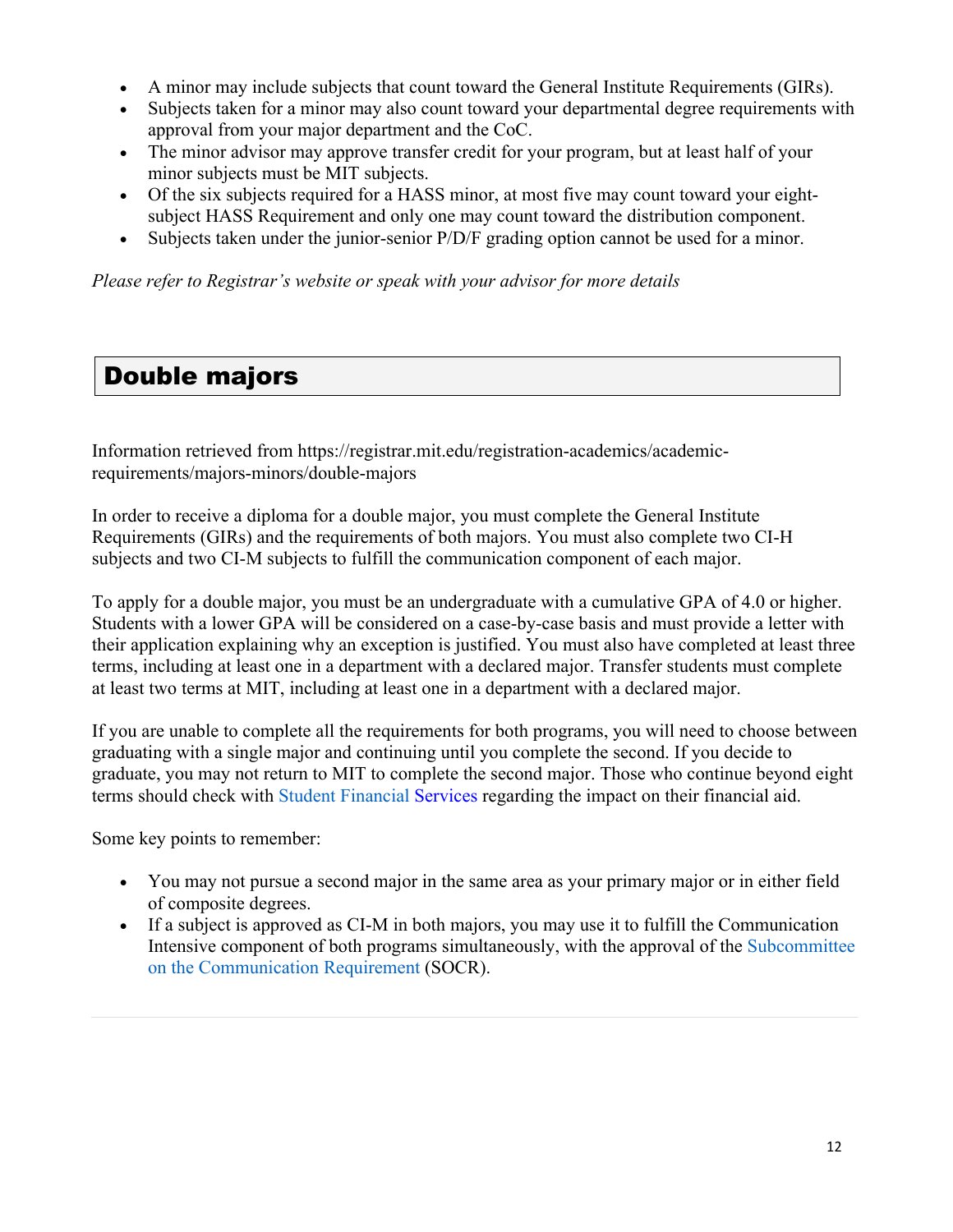# Undergraduate Advising

The ChemE Student Office maintains Roadmap charts that show how a student may feasibly fulfill X, XB, and X-ENG degree requirements in four years, beginning with no advanced standing credits. Associated with these are Prerequisite Chain diagrams. Obtain these materials from the ChemE Student Office (66-366).

Based on the Roadmap, the following progress guideline is offered. Comparing the core subjects, GIRs, and units-beyond-GIRs that a student has completed (from a WebSIS degree audit) with this chart may reveal whether the student should be making extra efforts to catch up.

| term completed   | 10.x subjects taken in the term             | <b>GIRs</b> | other units |
|------------------|---------------------------------------------|-------------|-------------|
|                  |                                             | complete    | complete    |
| Sophomore Fall   | 10.10                                       | 10          | 24          |
| Sophomore Spring | 10.213,10.301                               | 12          | 48          |
| Junior Fall      | 10.302,10.28*,10.467*                       | 13          | 78          |
| Junior Spring    | 10.32, 10.37, 10.26/7/9*                    | 15          | 120         |
| Senior Fall      | $10.490**$ , 10.492A, B**, 10.28*,          | 16          | 162         |
|                  | $10.467*$                                   |             |             |
| Senior Spring    | $10.490**$ , $10.494A$ , $B**$ , $10.26/7/$ | 17          | 195         |
|                  | 9*                                          |             |             |

Lab subjects 10.26, 10.27, 10.28, 10.29, 10.467 may be taken by juniors or seniors.

\*\* Students select from among the various 10.49x offerings. X-ENG students have other options for completing the Capstone requirement.

## Department Curriculum Requirements in Outline

## **The Course X Curriculum**

http://catalog.mit.edu/degree-charts/chemical-engineering-course-10/

- $\cdot$  5.12, 5.310, 5.601
- One of  $5.03, 5.07, 5.13, 5.61,$  or  $7.05$
- $18.03x$
- $\cdot$  10.10, 10.213, 10.301, 10.302, 10.32, 10.37, 10.490
- one of ICE-topics 10.492A, 10.492B, 10.493, 10.494A, 10.494B
- restricted elective another ICE-topic, a second offering of 10.490, 10.00, 10.01, or other approved 6-unit elective
- 1 ChE lab (10.26, 10.27, 10.28, 10.29, or 10.467)
- 1 additional lab, which may be outside the department, or a 6-unit ChE lab still to be defined
- 1 ChE restricted elective of at least 9 units
- Unrestricted elective credit: 48 units

Department requirements automatically satisfy MIT GIR requirements LAB and REST; the units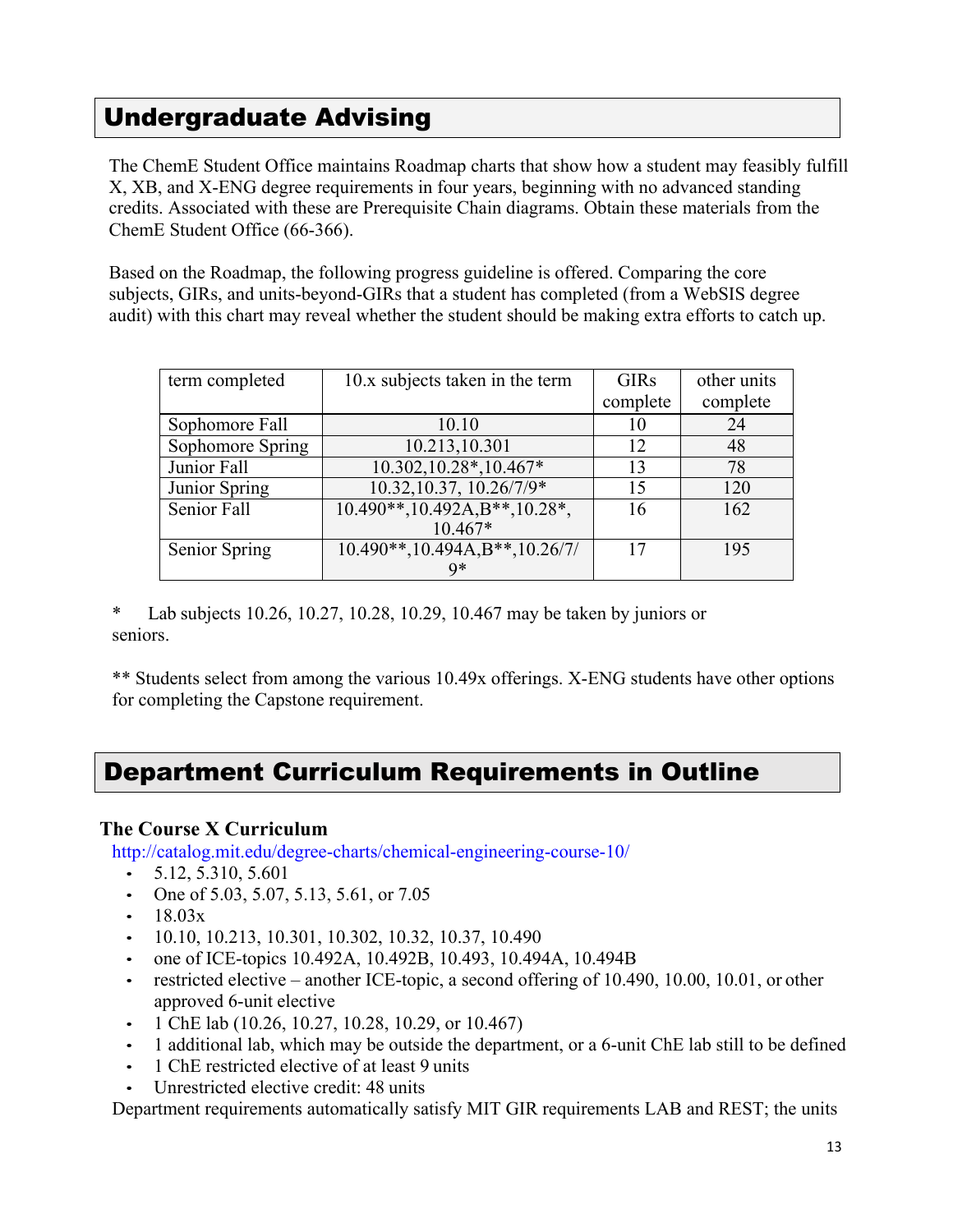of subjects NOT included in GIRs will total at least 186. UROP credit contributes to the non-GIR units.

## **The Course XB curriculum**

http://catalog.mit.edu/degree-charts/chemical-biological-engineering-course-10-b/

- 5.07 or 7.05, 5.12, 5.601
- 7.002, 7.003 or 10.7003, 7.03, 7.06
- $18.03x$
- $\cdot$  10.10, 10.213, 10.301, 10.302, 10.37, 10.490
- one of ICE-topics 10.492A, 10.492B, 10.493, 10.494A, 10.494B
- restricted elective another ICE-topic, a second offering of 10.490, 10.00, 10.01, or other approved 6-unit elective
- 1 ChE lab  $(10.27, 10.28, \text{ or } 10.29)$
- Unrestricted elective credit: 48 units

Department requirements automatically satisfy MIT GIR requirements LAB and REST; the units of subjects NOT included in GIRs will total 192. UROP credit contributes to the non-GIR units.

## **The Course X-ENG Curriculum**

http://catalog.mit.edu/degree-charts/engineering-chemical-engineering-course-10-eng/

- $\cdot$  5.601
- $18.03x$
- $\cdot$  10.10, 10.213, 10.301, 10.302, 10.37
- Foundational Concepts: 3 subjects to include LAB and 1 CI-M
- Concentration: 4 engineering subjects to include 1 CI-M
- Capstone: some ICE/thesis/project combination to total 12 units
- Unrestricted elective credit: 48 units

Department requirements automatically satisfy the MIT GIR REST requirement but the student must choose a subject that satisfies LAB; the units of subjects NOT included in GIRs will total at least 180. UROP credit contributes to the non-GIR units.

## Complications in the Curriculum

The selection of subjects in X-ENG is more flexible than in X and XB; however, that selection is constrained by (1) ensuring that MIT LAB and CI-M requirements are met (2) ensuring coherence and engineering content in the Concentration (3) ensuring that the Capstone plan meets the intent of a design/integrative experience (4) ensuring that the engineering and science content meets the ABET accreditation requirements. In consultation with a 10ENG Concentration Advisor, the student must complete an Enrollment form and a Planning form to guide the selection of Concentration and Capstone subjects. Concentration Advisors are listed at https://cheme.mit.edu/10-eng- concentration-advisors/.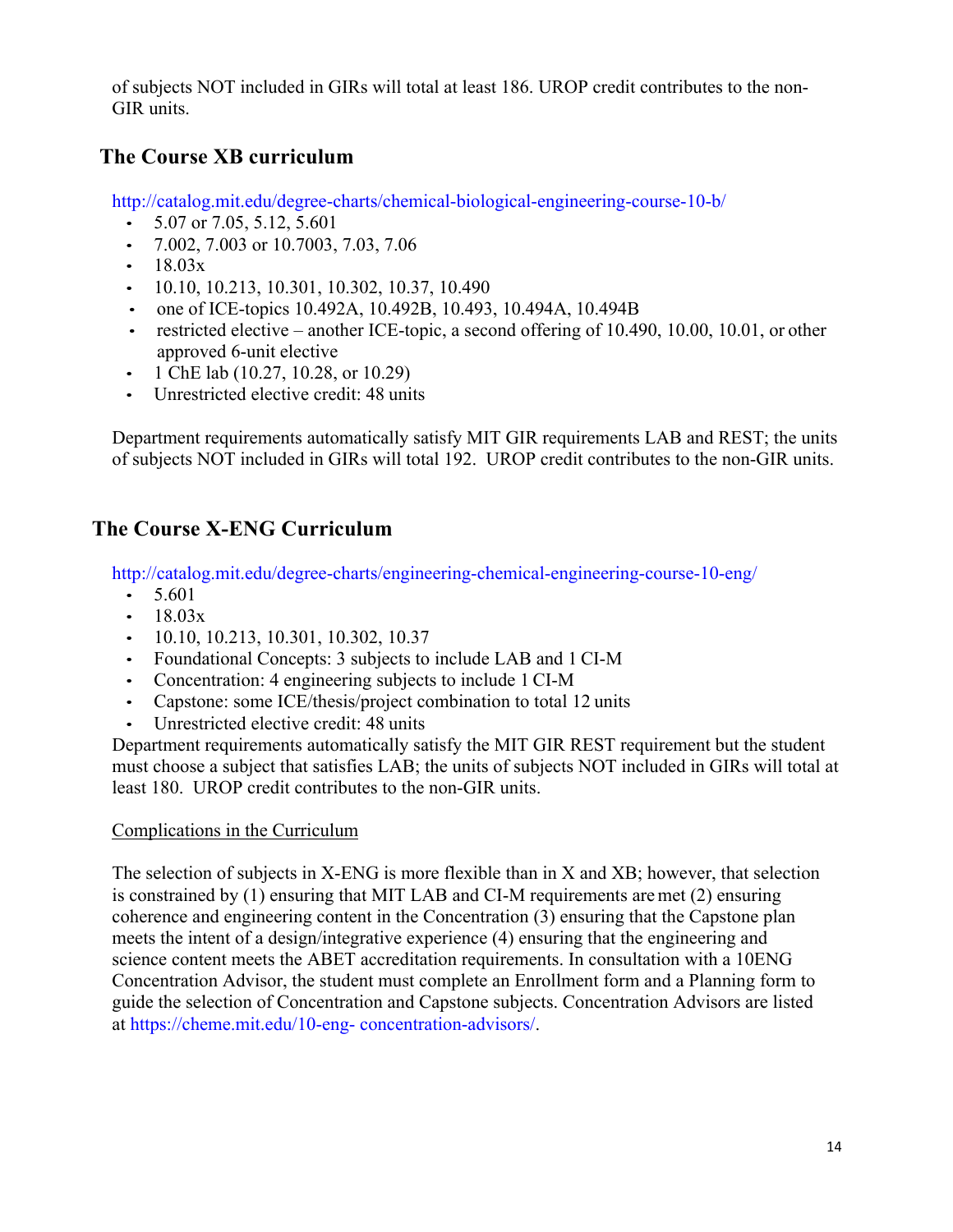# Requirements and Policies of the Institute

## **The GIR Requirement**

http://catalog.mit.edu/mit/undergraduate-education/general-institute-requirements/ MIT designates 5.11x or 3.091, 7.01x, 8.01x, 8.02x, 18.01x, 18.02x as General Institute Requirements for all students. In addition, each student must take eight HASS subjects, two Restricted Electives in Science and Technology (REST), and one Institute Laboratory (LAB). Normal department requirements in Course X and XB automatically satisfy the REST and LAB GIR requirements. By contrast, X-ENG students must ensure their subjects include one LAB subject.

## **The HASS Requirement**

Eight GIR subjects are (with few exceptions) taken in the School of Humanities, Arts, and Social Sciences (SHASS). These HASS subjects must satisfy:

- a Distribution for breadth: 1 subject from each of 3 distribution categories H(umanities), A(rts), and S(ocial sciences).
- a Concentration for depth: 3-4 subjects in a single topic. The program is chosen on the HASS Concentration form under the guidance of a HASS concentration advisor. One of these subjects may also fulfill a Distribution requirement. The Concentration Proposal form is online. See https://registrar.mit.edu/registration-academics/academicrequirements/hass-requirement/hass-concentrations
- further HASS electives to total 8 subjects.

For HASS information, see http://shass.mit.edu/undergraduate/office

## **The Communication Requirement**

- Students are required to complete four subjects designated CI (communication-intensive). The schedule is important: the ratio of "CI subjects completed" to "years at MIT completed" should not fall below one.
- Two of the subjects must be designated CI-H; these are normally included within the eight GIR HASS subjects. The other two subjects must be designated CI-M. In our department, labs (10.26, 27, 28, 29, 467, 7.003, plus 5.310) have CI-M designation, so that a student automatically satisfies CI-M requirements by satisfying the Department requirements.
- Only one CI-H requirement may be satisfied in a term, even if multiple CI-H subjects are taken. By contrast, both CI-H and CI-M, or multiple CI-M, may be satisfied in a single term. This affects primarily XB students, who can take both a CI-H and 7.003 (10.7003) during the sophomore year, without restriction.
- (for some students, the first CI-H subject must be selected from a writing-intensive subset designated CI-HW. This is a first-year matter that seldom affects department advising.)

For lists of CI-designated subjects, see http://web.mit.edu/commreq/cih.html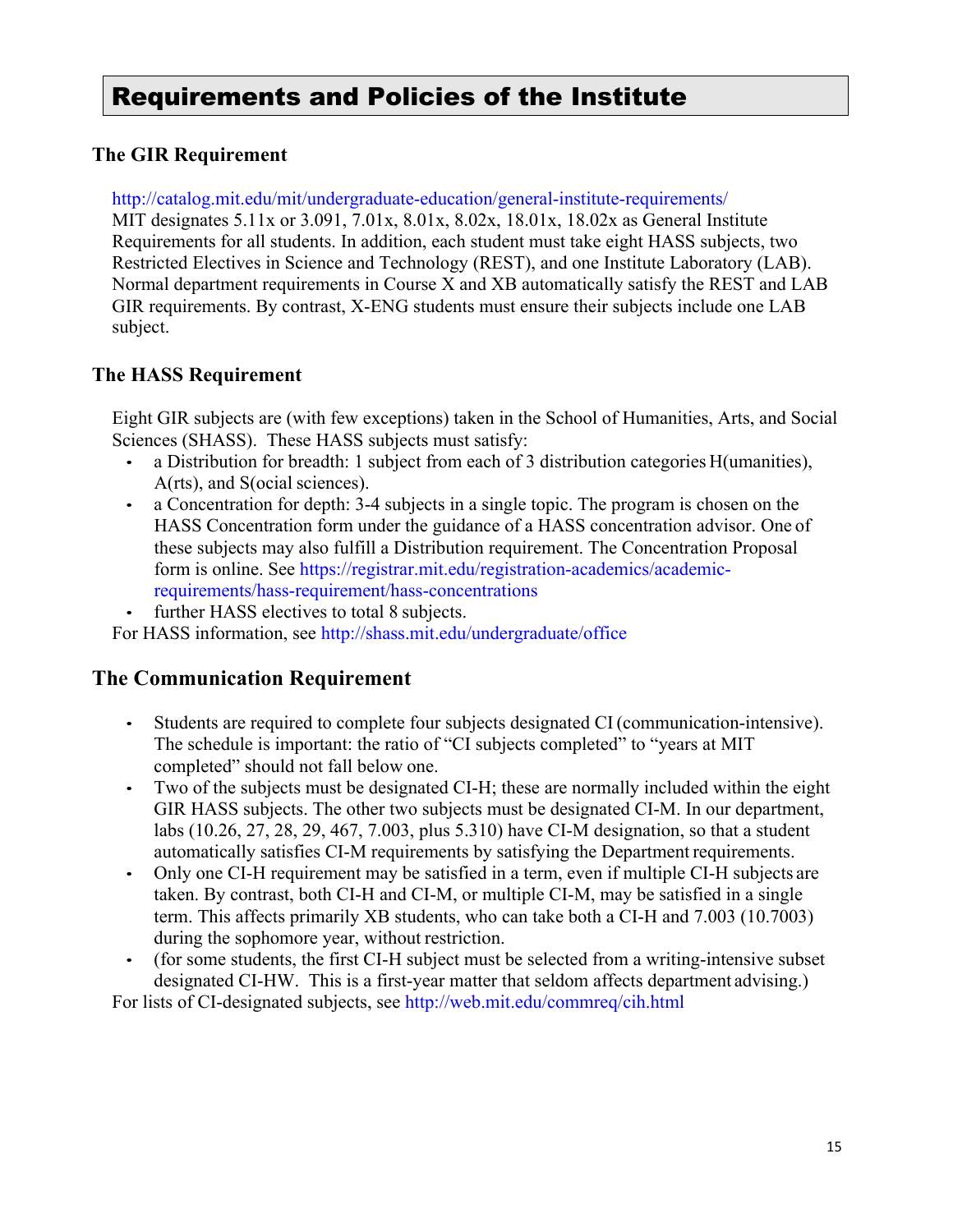## **Grades**

A good overview is at http://facultygovernance.mit.edu/rules-and-regulations under paragraph 2.60.

## **Committee on Academic Performance – CAP**

At the end of each term, the Registrar flags students with low term GPA  $( $3.0$ ) or low registered$ load ( $\leq$  35 units) for possible CAP attention. The consequences of the CAP process for a flagged student may be NO ACTION, WARNING (with a limit on units in the following term), or REQUIRED WITHDRAWAL. Flagged students should contact their academic advisors as soon as possible.

# Common Procedures for Sophomores

## **Registering Sophomores**

Fall:

 Course X: normally any of 5.601, 10.10, and 18.03 that have not been completed; (these subjects are prerequisite for Spring term sophomore subjects 10.301 and 10.213). Other possibilities are 5.12 or advanced chemistry elective. Unfortunately, 5.601 precludes 7.01 by schedule conflict. (Note 5.601 ends after the first half of the term.)

 Course XB: normally any of 5.601, 10.10, and 18.03 that have not been completed; (these subjects are prerequisite for Spring term sophomore subjects 10.301 and 10.213). Other possibilities are 5.07, 5.12, and 7.03. Unfortunately, 5.601 precludes 7.01 by schedule conflict. (Note 5.601 ends after the first half of the term.). Lab 7.002 is offered in person this term, and thus is unavailable to sophomores.

 Course X-ENG: normally any of 5.601, 10.10, and 18.03 that have not been completed; (these subjects are prerequisite for Spring term sophomore subjects 10.301 and 10.213). Other possibilities are selections from the Foundational Concepts category. Unfortunately, 5.601 precludes 7.01 by schedule conflict.

 Course X-ENG students should see the Undergraduate Officer to complete the 10-ENG planning form.

 Students are required to have completed two CI subjects by the end of sophomore year. These are generally CI-H, but advanced XB majors may satisfy the CI schedule with CI-M credit for 7.003 (impractical for sophomores this term).

 Please inform your advisees that tutoring is available for sophomore and junior courses. Contact che tutors@mit.edu.

•

Spring:

• Course X: normally 10.301 and 10.213; many take 7.05 or 5.310. NOTE: The Spring 2020 offering of 5.310 will be conducted in its new (as yet, unapproved) form as a Course 10 CI-M. Students who complete it this term may petition SOCR for retroactive CI-M credit; there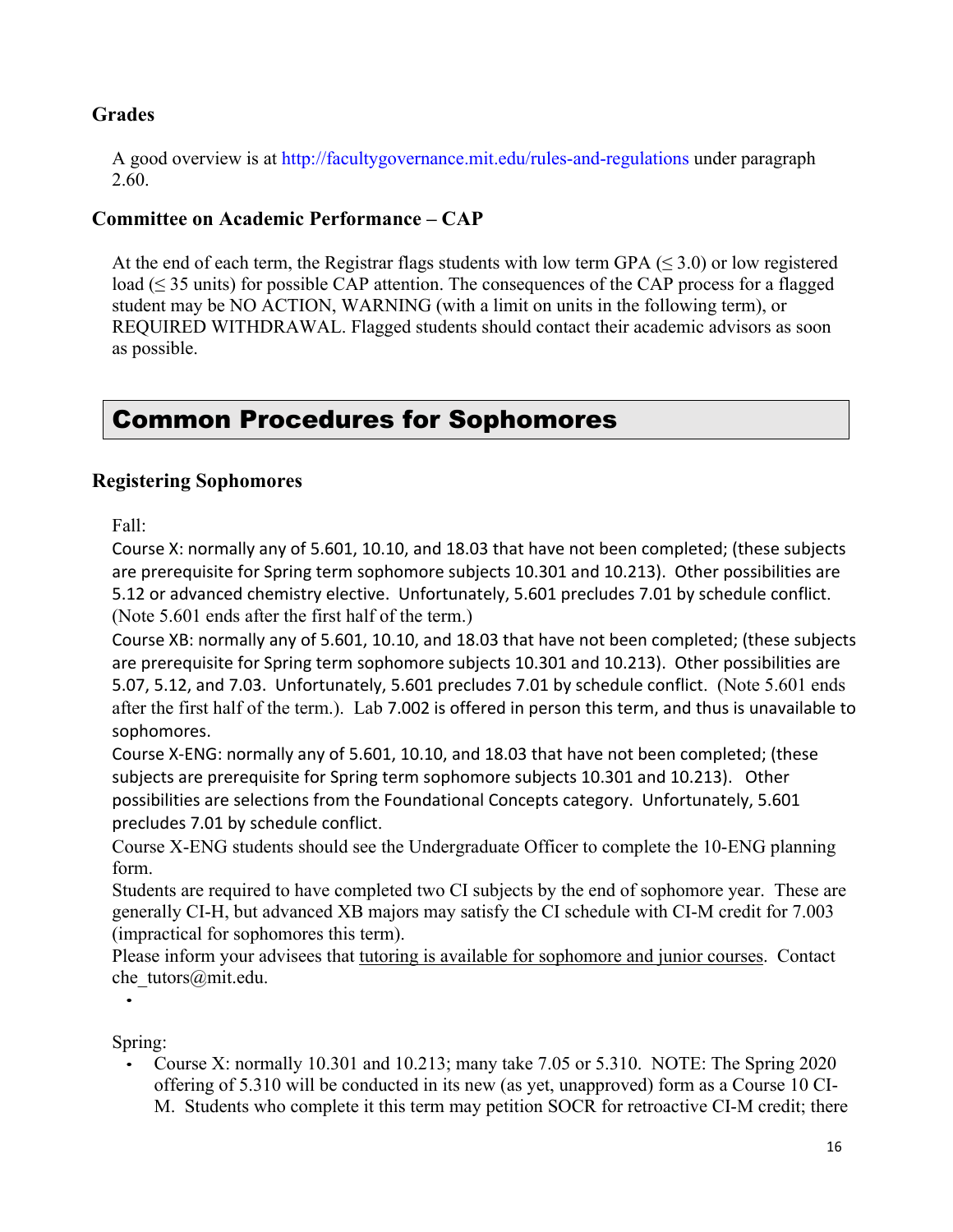is precedent for such action, but approval is NOT guaranteed. Students who wish to minimize the chance of taking two *further* CI-M labs are advised to delay 5.310 until the 2020-21 academic year.

- Course XB: normally 10.301 and 10.213; many take 7.05 or 5.12. Unfortunately, 7.003 is in conflict with both 10.301 and 10.213.
- Course X-ENG: normally 10.301 and 10.213, plus a Foundation or Track subject.
- Students who have not completed 10.10 should register for it this term. To keep a reasonable load, they may have to put off 10.213 until junior year.
- Students who have not completed 5.601 must put off 10.213 until junior year. They may take 5.601 this term or next fall.
- Students are required to complete two CI subjects by the end of sophomore year. These are generally CI-H, but XB majors may satisfy the CI schedule with CI-M credit for 7.003, if they have previously taken the 7.002 pre-requisite.
- Encourage students to submit the HASS Concentration Proposal Form online (deadline is first week of second junior term).
- Please inform your advisees that tutoring is available for sophomore and junior courses. Students should request a tutor at che\_tutors@mit.edu.
- •

## **Other Matters Pertinent to Sophomores**

• Sophomore Exploratory Option: in essence, an extension of Drop Date. A sophomore may designate, by Add Date, any one subject as exploratory.

Listener status up until the next Registration Day; doing so would remove the subject and grade from the transcript. The Exploratory option may be exercised only in the two sophomore terms. These declarations are made on the Add/Drop form.

- Minors: The student should designate the minor program by the end of the sophomore year, but no later than Add Date in the full term preceding the one in which the SB degree is awarded. (in the normal case, then, fall of senior year) The student must complete an application form for a minor in consultation with the appropriate minor advisor. The application and completion forms for HASS minors are different from those used in other fields. http://shass.mit.edu/undergraduate/minors.
- UROP: sophomores, now accustomed to MIT, should consider participating in a UROP.

# Looking Ahead to Junior Year

## **Registering Juniors**

Fall:

- Course X: normally 10.302 and advanced chemistry elective. Another possibility is a ChE Restricted Elective.; laboratories 5.310, 10.28, and 10.467 are offered in person this term, and thus are unavailable to juniors. However, 2.013 offers a virtual version.
- Course XB: normally 10.302, 5.07, and 7.03. Laboratories 7.002 and 7.003 are offered in person this term, and thus are unavailable to juniors.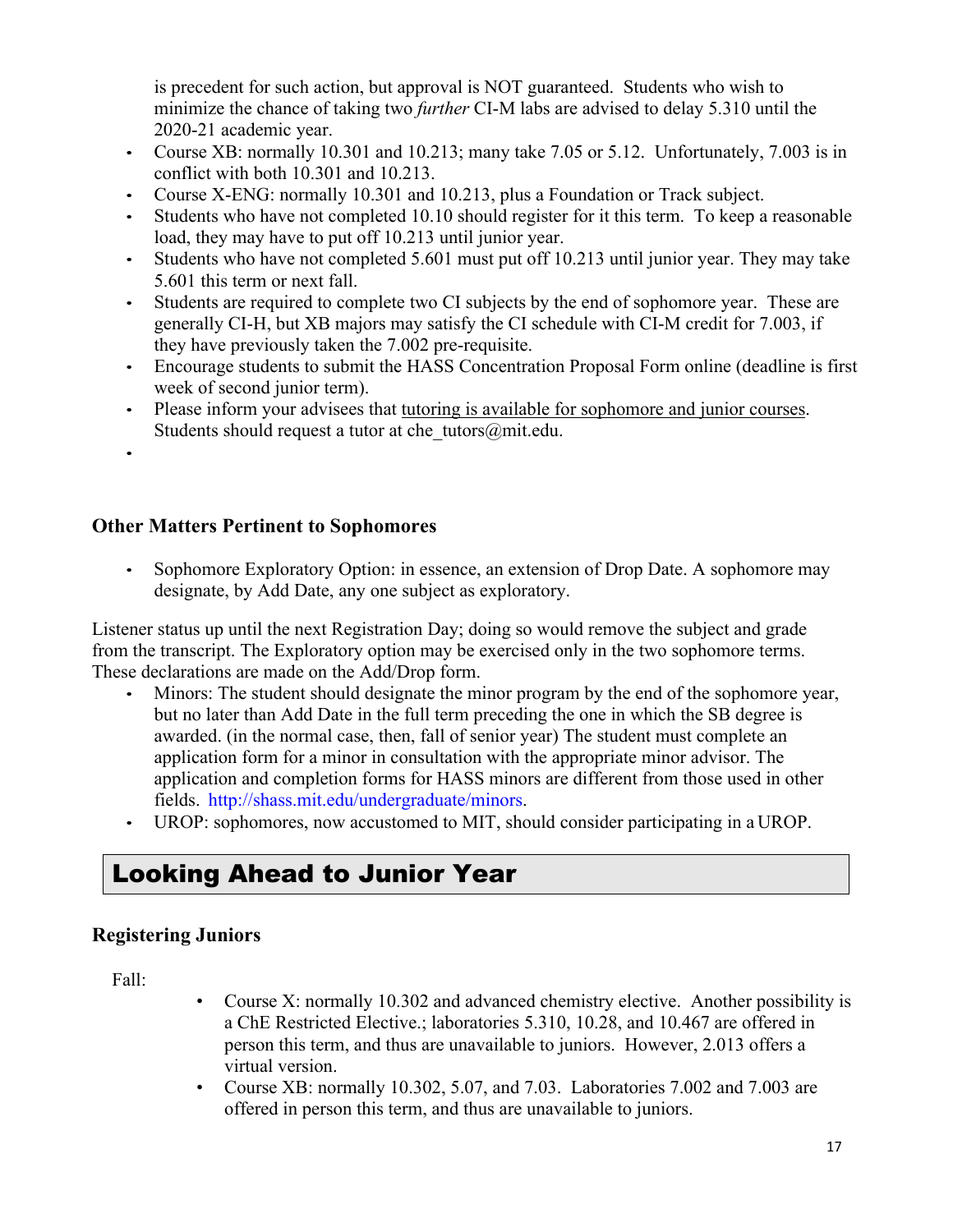- Course X-ENG: normally 10.302, plus Foundational Concepts and Concentration subjects.
- Course X-ENG students should see the Undergraduate Officer to complete the 10-ENG planning form, if they have not done so.
	- Students are required to have completed three CI subjects by the end of junior year. These are generally two CI-H and one CI-M.
	- Students who have not submitted a HASS Concentration Proposal should see to it this term. They may do so using the new online system.
	- Please inform your advisees that tutoring is available for sophomore and junior courses. Contact che tutors@mit.edu.

### Spring:

- Course X: normally 10.32 and 10.37; many take 10.26 or 10.27.
- Course XB: normally 10.37; many take 10.29 or 10.27. However, continue the 7.002/7.003 sequence if not completed earlier.
- Course X-ENG: normally 10.37, plus Foundation and Track subjects.
- Students who have not completed 10.213 should take it this term.
- Energy Projects Lab 10.27 meets concurrently with 10.26 and 10.29. It is regarded as equivalent to 10.26 and 10.29 for fulfilling Department requirements and carries the MIT CI-M attribute. Course XB students should register for 10.27 or 10.29; Course X and X-ENG students may register for any of the three.
- Students are required to complete three CI subjects by the end of junior year. These are generally two CI-H and one CI-M.
- Deadline for the HASS Concentration Proposal Form (submitted online) is Friday after Reg Day.
- Please inform your advisees that tutoring is available for sophomore and junior courses. Students should request a tutor at che\_tutors@mit.edu.

## **Other Matters Pertinent to Juniors**

• Junior/Senior P/D/F Option: Juniors and Seniors may take a total of two subjects to be graded as P, D, or F. These are to be electives; thus GIR, department, or minor requirements are excluded. There is no schedule restriction on the two subjects, and the designation must be made by Add date.

Minors: Students should designate the minor program by the end of the sophomore year, but no later than Add Date, in the full term preceding the one in which the SB degree is awarded. (in the normal case, then, fall of senior year) Students must complete an application form for a minor in consultation with the appropriate minor advisor. The application and completion forms for HASS minors are different from those used in other fields. http://shass.mit.edu/undergraduate/minors.

# Looking Ahead to Senior Year

**The Structure of ICE**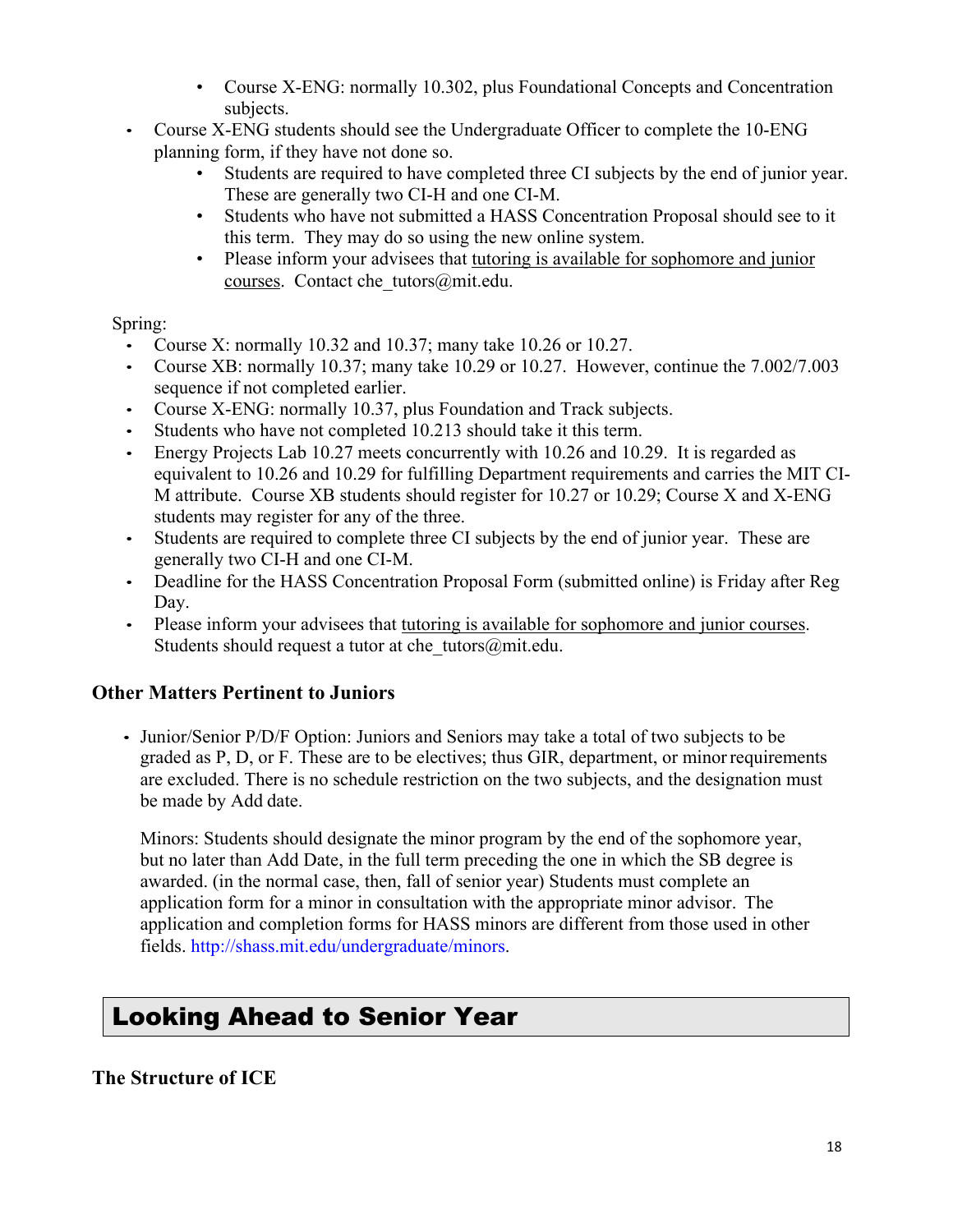Starting Fall 2018, the ICE requirement has changed. X and XB seniors must take 10.490 and any one of the various 10.492, 3, 4 ICE-topic modules. The former requirement of a second ICE-topic module is now replaced by a new restricted elective requirement that may be satisfied by a second ICE-topic, another offering of 10.490, 10.00, 10.01, or another approved 6-unit subject.

10.490 is now 9 units and occupies the entire term. At present, the fall version will be a continuous process design; the spring version will be a batch biological process. Thus, the topics resemble the former 10.490 and 10.491 subjects.

10.492A and B occupy first and second half terms of the fall. 10.494A and B occupy first and second half terms of the spring. 10.493 is taught in IAP. All are 6 units.

### **Other Matters Pertinent to Seniors**

Anyone who has not yet made a habit of checking the Undergraduate Degree Audit should start right away!

## Sources of Information for Students

### **ChE Student Office, Department of Chemical Engineering, 66-366**

https://cheme.mit.edu/resources/student-office/ **Melanie Charette**, Academic Administrator, melaniec@mit.edu, 3-4577 **Sharece Corner**, Undergraduate Coordinator, scorner@mit.edu, 3-4579 **Matthew Sweeney**, Graduate Coordinator vsweeney@mit.edu, 2-2162 Lanandra Rusell, Assistant to ChemE Student Office and Communications, lanandra@mit.edu

## **Undergraduate Officer, Department of Chemical Engineering, 66-368**

Barry S. Johnston, bsjohnst@mit.edu, 8-7141

## Sources of Help for Students in Difficulty

### **MIT campus emergencies**

(24 hours) dial **100** on campus, or **617 253 1212** 

Police, ambulance, fire, first aid, dean on call

#### MIT Medical – E23

http://web.mit.edu/medical/ Urgent care, medical emergency (24 hours) **617 253 4481**  Mental health (M-F 2-4:00 p.m.) **E23-3rd Floor, 617 253 2916 (**night/weekend **617 253 4481)** 

MIT Police: W-89 http://police.mit.edu/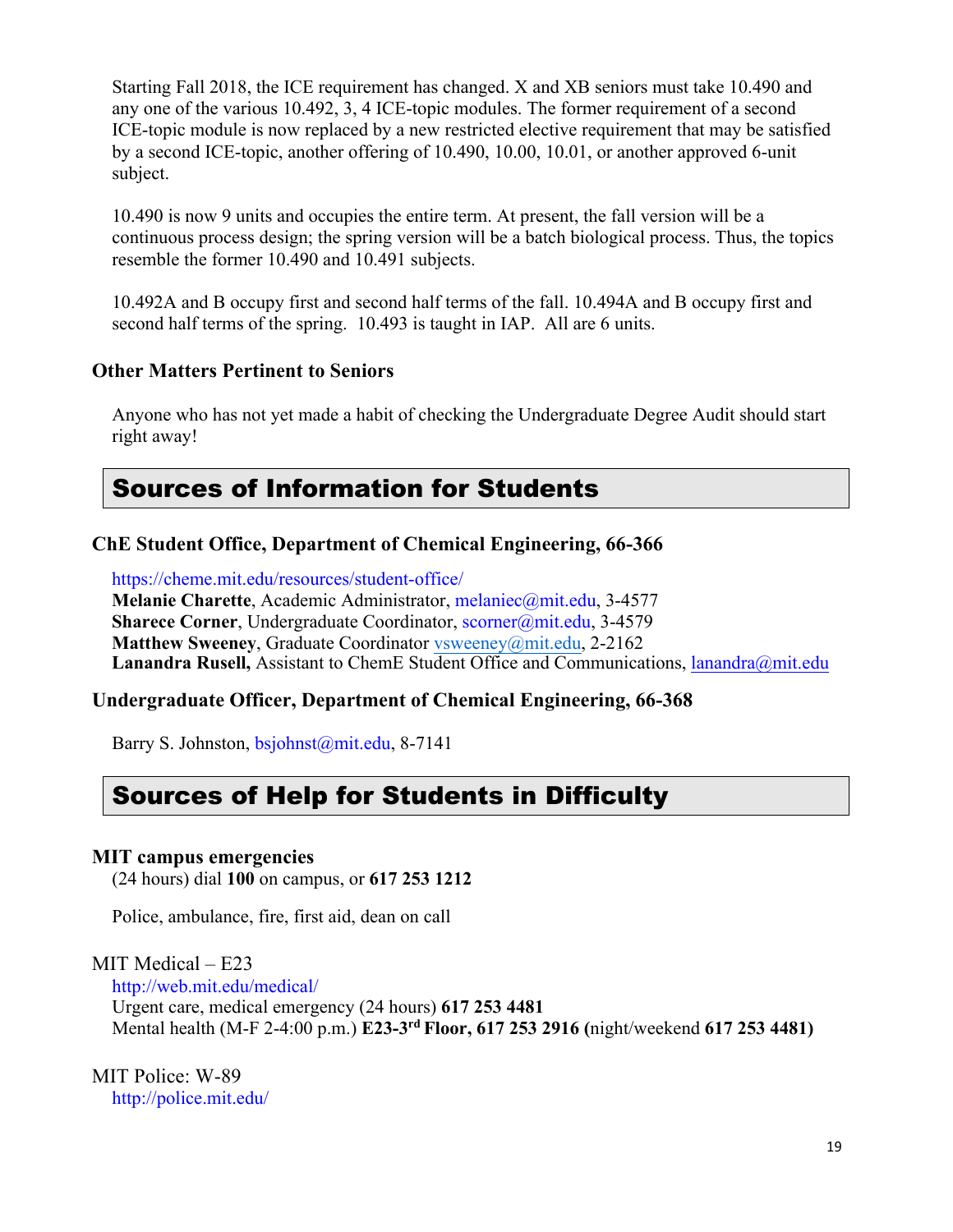General business **617 253 2996** (emergency: **617 253 1212**)

## Student Support Services (often called  $S<sup>3</sup>$ )

(M-F, 9 am - 5 pm) 5-104, **617 253 4861** 

http://studentlife.mit.edu/s3

Counsels students in difficulty, verifies excused absences for medical and other reasons, and coordinates a variety of student support resources. Contact them if you are concerned about a student's well-being or would like to inquire for yourself.

### Resources for Student Support

http://studentlife.mit.edu/wellness-and-support

A variety of resources beyond  $S^3$ , plus Q & A for students feeling under pressure. Maintained by the MIT Division of Student Life.

Violence Prevention & Response **617 253 2300** http://studentlife.mit.edu/vpr

MIT Residence Housemasters

http://studentlife.mit.edu/housing/undergraduate-housing

If you are concerned about a student's well-being or would like to inquire for yourself., it may help to speak to the Housemaster of the dormitory.

You may be able to find the Resident Advisors of fraternities, sororities, and independent living groups through http://studentlife.mit.edu/fsilg/about-us-0

ChE Tutoring in Core Subjects

By upper-level students during academic terms. Contact che tutors  $@mit.edu$  to request a tutor.

OME Talented Scholars Resource Room

P-Set nights (Mon - Thu, 6 - 10 pm) 16-159 http://ome.mit.edu/programs-services/ome-tutorial-services-room

### Resources for Learning, Time Management, Tutoring, etc. http://uaap.mit.edu/tutoring-support Maintained by the MIT Office of the First Year.

# Required Senior Survey

The senior survey will be sent out by the end of April by Melanie Charette in the Student Office. The Student Office is looking for **100%** participation and the survey is mandatory, so please remember to take a couple of minutes to fill this out for the department at the end of your senior year. This survey is a chance for our department to receive critical feedback from our students regarding their post-graduate placement, academic program improvements, and to measure their degree preparedness.